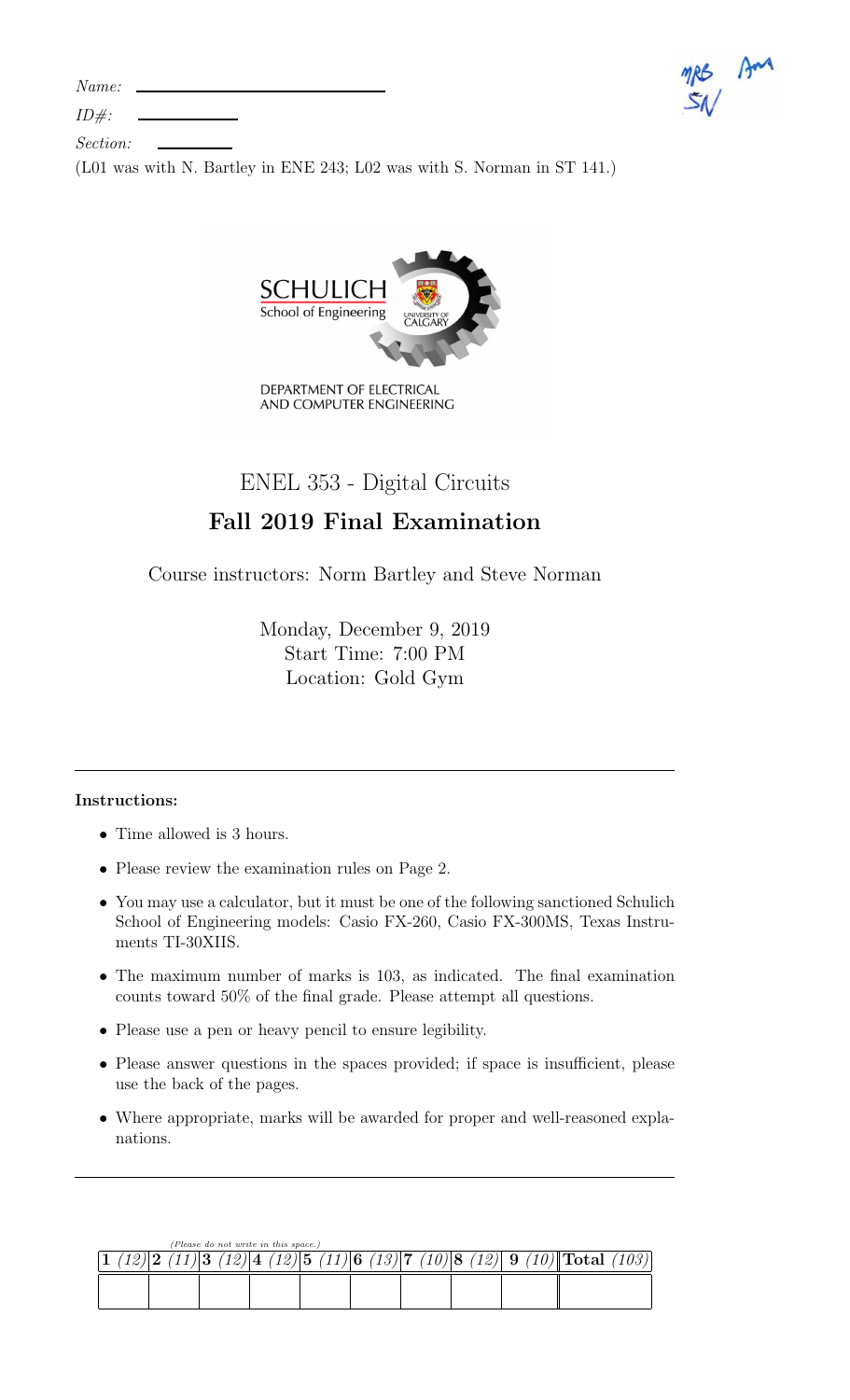## Student Identification

Each candidate must sign the Seating List confirming presence at the examination. All candidates for final examinations are required to place their University of Calgary I.D. cards on their desks for the duration of the examination. (Students writing mid-term tests can also be asked to provide identity proof.) Students without an I.D. card who can produce an acceptable alternative I.D., e.g., one with a printed name and photograph, are allowed to write the examination.

A student without acceptable I.D. will be required to complete an Identification Form. The form indicates that there is no guarantee that the examination paper will be graded if any discrepancies in identification are discovered after verification with the student's file. A student who refuses to produce identification or who refuses to complete and sign the Identification Form is not permitted to write the examination.

## Examination Rules

- (1) Students late in arriving will not normally be admitted after one-half hour of the examination time has passed.
- (2) No candidate will be permitted to leave the examination room until one-half hour has elapsed after the opening of the examination, nor during the last 15 minutes of the examination. All candidates remaining during the last 15 minutes of the examination period must remain at their desks until their papers have been collected by an invigilator.
- (3) All inquiries and requests must be addressed to supervisors only.
- (4) The following is strictly prohibited:
	- (a) speaking to other candidates or communicating with them under any circumstances whatsoever;
	- (b) bringing into the examination room any textbook, notebook or document not authorized by the examiner;
	- (c) making use of calculators, cameras, cell-phones, computers, headsets, pagers, PDA's, or any device not authorized by the examiner;
	- (d) leaving examination papers exposed to view;
	- (e) attempting to read other student's examination papers.

The penalty for violation of these rules is suspension or expulsion or such other penalty as may be determined.

- (5) Candidates are requested to write on both sides of the page, unless the examiner has asked that the left hand page be reserved for rough drafts or calculations.
- (6) Discarded matter is to be struck out and not removed by mutilation of the examination answer book.
- (7) Candidates are cautioned against writing on their examination paper any matter extraneous to the actual answering of the question set.
- (8) The candidate is to write his/her name on each answer book as directed and is to number each book.
- (9) During the examination a candidate must report to a supervisor before leaving the examination room.
- (10) Candidates must stop writing when the signal is given. Answer books must be handed to the supervisor-in-charge promptly. Failure to comply with this regulation will be cause for rejection of an answer paper.
- (11) If during the course of an examination a student becomes ill or receives word of a domestic affliction, the student should report at once to the supervisor, hand in the unfinished paper and request that it be cancelled. If physical and/or emotional ill health is the cause, the student must report at once to a physican/counsellor so that subsequent application for a deferred examination is supported by a completed Physician/Counsellor Statement form. Students can consult professionals at University Health Services or Counselling and Student Development Centre during normal working hours or consult their physician/counsellor in the community. Once an examination has been handed in for marking a student cannot request that the examination be cancelled for whatever reason. Such a request will be denied. Retroactive withdrawals will also not be considered.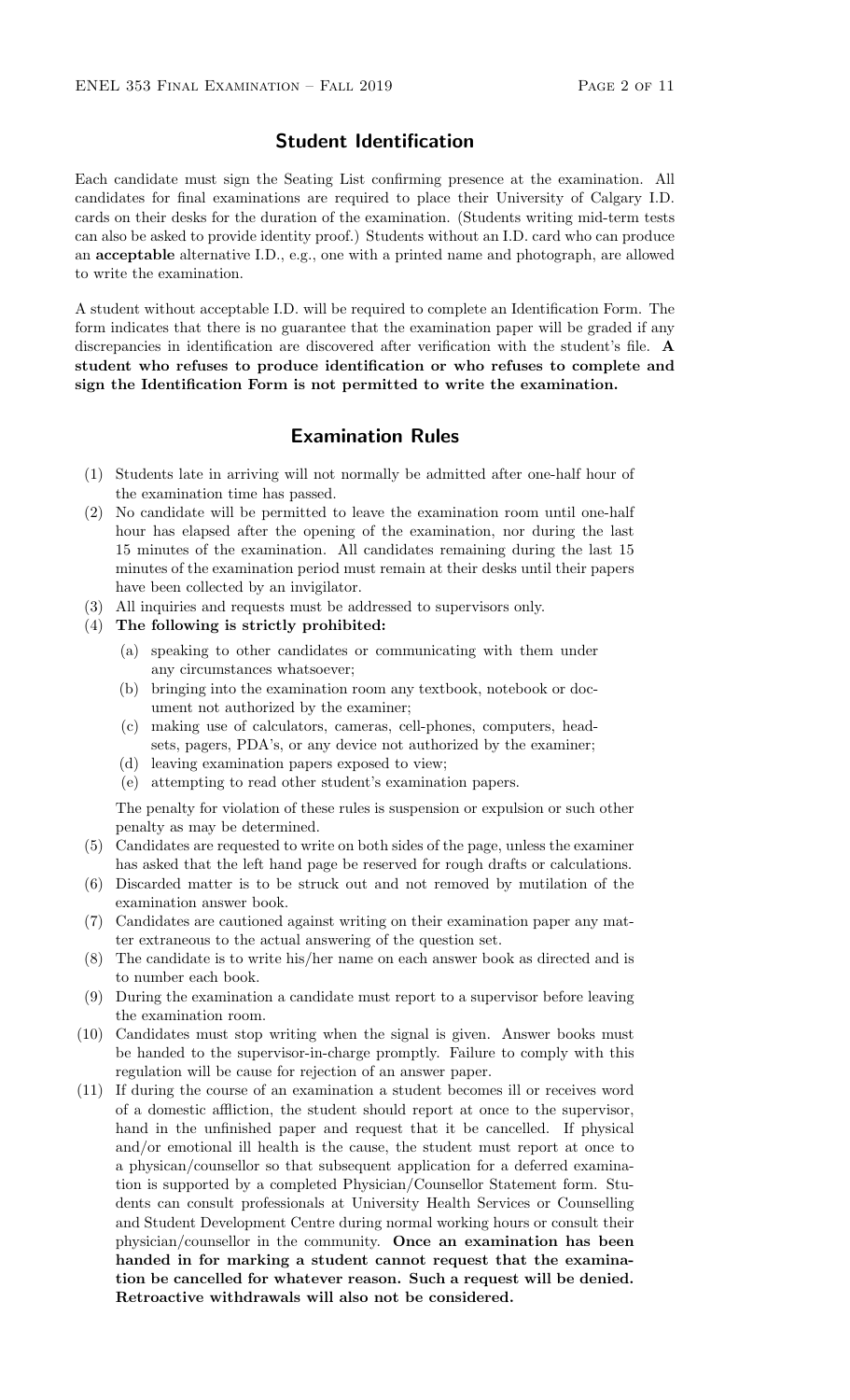- 1. [12 marks total.] Questions about number representations, arithmetic, and ROM arrays.
	- (a)  $[2 \text{ marks.}]$  Convert A0 $A_{16}$  to octal representation.

(b)  $[2 \text{ marks.}]$  Convert  $A0A_{16}$  to decimal representation.

(c) [3 marks.] In a 8-bit two's-complement system, what decimal number does the bit pattern 10000111 represent?

(d) [1 mark.] Here is a 4-bit binary addition:

| carries: | I. | 1000 |
|----------|----|------|
| a:       |    | 1101 |
| h·       |    | 1100 |
| sum:     |    | 1001 |

Is there signed overflow in the addition? Give a clear reason for your answer.

(e)  $[4 \text{ marks.}]$  The following circuit is made from a  $4 \times 8 \text{ ROM array}$  and six 2:1 multiplexers. Place dots on the ROM array to implement the given truth table.



|  |  |  | A B C D $F$ G $A$ B C D $F$ G                                                                                                                                             |  |  |  |
|--|--|--|---------------------------------------------------------------------------------------------------------------------------------------------------------------------------|--|--|--|
|  |  |  |                                                                                                                                                                           |  |  |  |
|  |  |  |                                                                                                                                                                           |  |  |  |
|  |  |  |                                                                                                                                                                           |  |  |  |
|  |  |  | $\begin{array}{ c cccc cccc } \hline 0&0&0&0&1&0&1&0&0&0&1&0 \\ \hline 0&0&0&1&0&1&1&0&0&1&0&0 \\ 0&0&1&0&1&0&1&0&0&1&0 \\ 0&0&1&1&1&0&1&0&1&1&0&0 \\ \hline \end{array}$ |  |  |  |
|  |  |  |                                                                                                                                                                           |  |  |  |
|  |  |  |                                                                                                                                                                           |  |  |  |
|  |  |  |                                                                                                                                                                           |  |  |  |
|  |  |  | $\begin{array}{ c cccc } \hline 0&1&0&0&0&1&1&1&0&0&0&1\\ \hline 0&1&0&1&0&0&1&1&0&1&1&0\\ 0&1&1&0&0&1&1&1&1&0&0&1\\ 0&1&1&1&1&0&1&1&1&0&0 \end{array}$                   |  |  |  |
|  |  |  |                                                                                                                                                                           |  |  |  |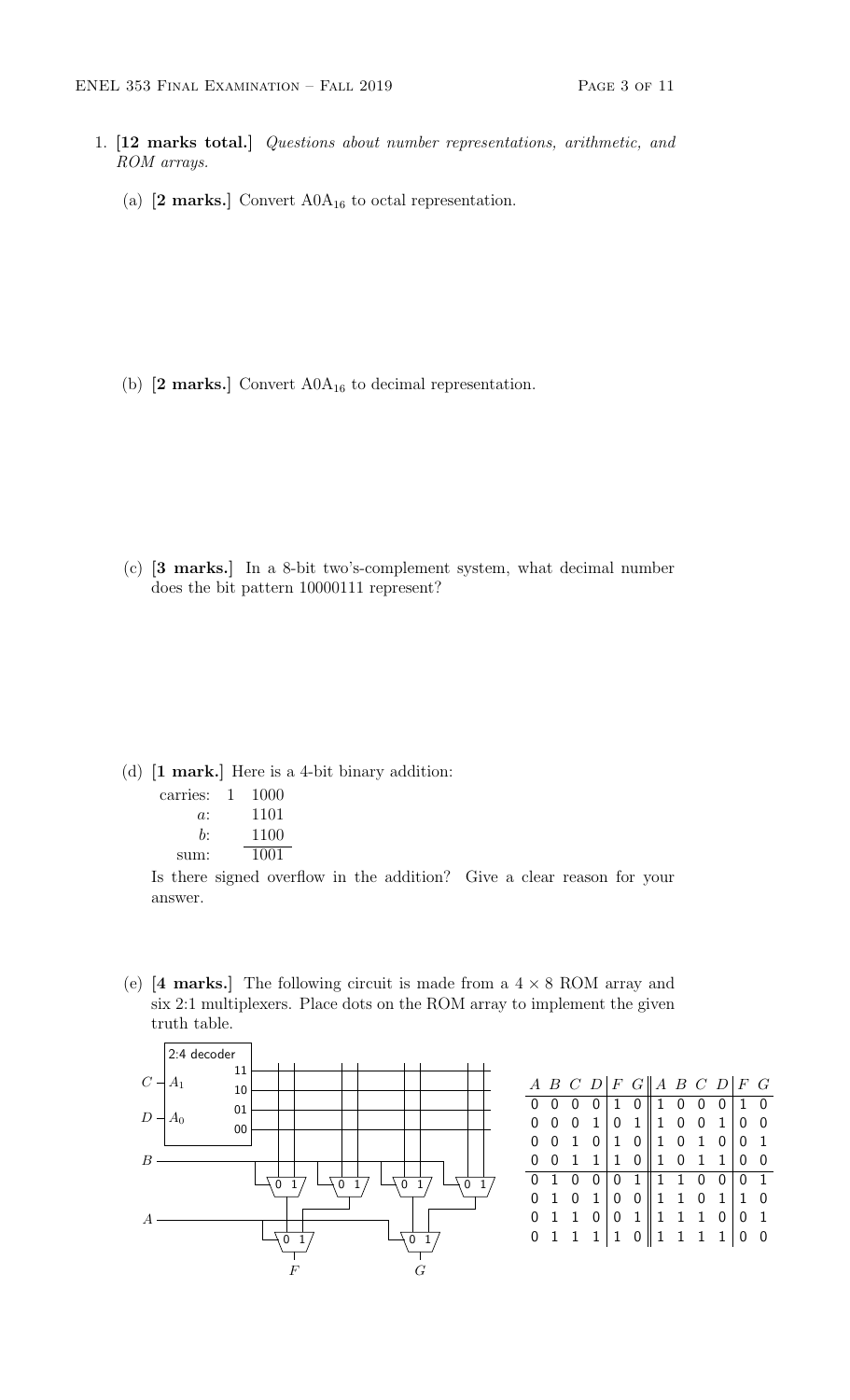- 2. [11 marks total.] Questions on Boolean algebra.
	- (a)  $[5 \text{ marks.}]$  Use algebra and/or bubble-pushing to determine Y. Express Y appropriately as either an SOP expression or as a constant (0 or 1). Do not use a truth table or K-map.



- (b) [6 marks.] Use algebraic manipulation and the definition of  $A \oplus B$  as  $\overline{A}B + A\overline{B}$  to answer the following questions. Do not use truth tables or K-maps.
	- i. Express  $F = A \oplus B \oplus AB$  in minimal SOP form.

ii. Prove that the XOR operator is *distributive*; that is,

$$
A(B \oplus C) = AB \oplus AC.
$$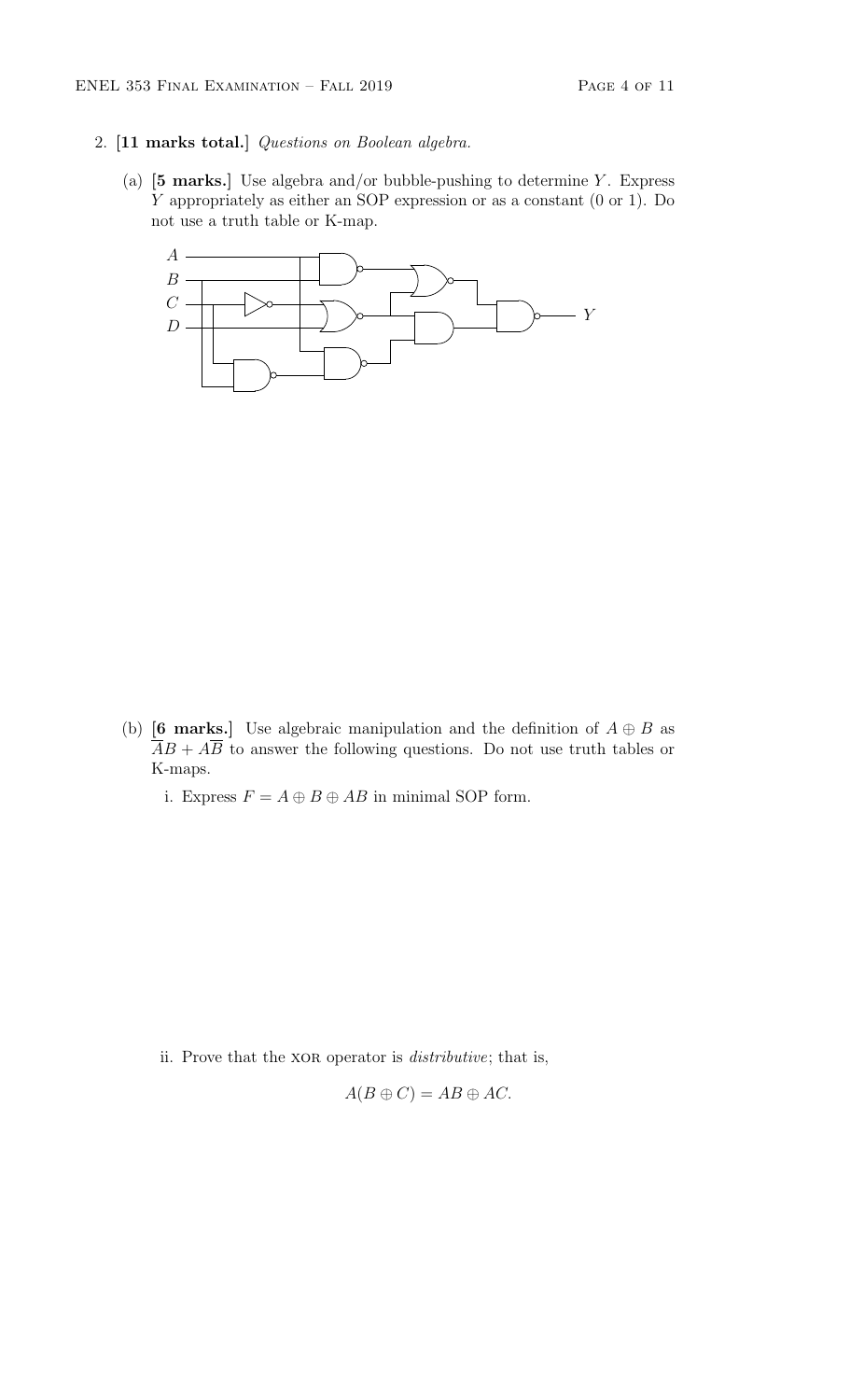- 3. [12 marks total.] K-map problems.
	- (a)  $\mathbf{3}$  marks. Mark all the distinguished 1-cells with  $*$  on the 5-variable K-map below, and make a list of essential prime implicants.



(b)  $[4 \text{ marks.}]$  Consider the function  $F_1$  given as a minterm list as follows:

$$
F_1(A, B, C, D) = \sum (4, 5, 7, 9, 12, 15) + X_1(A, B, C, D),
$$

where  $X_1(A, B, C, D) = \sum (1, 8, 10, 11, 13)$  are don't-cares. Use the blank K-map below to derive all possible minimal SOP expressions.



(c)  $[5 \text{ marks.}]$  Consider the function  $F_2$  given as a maxterm list as follows:

$$
F_2(A, B, C, D) = \left[ \prod(0, 2, 3, 5, 7, 8, 9, 10, 11) \right] \cdot X_2(A, B, C, D),
$$

where  $X_2(A, B, C, D) = \prod (14, 15)$  are don't-cares. Use the blank K-map below to derive all possible minimal POS expressions.

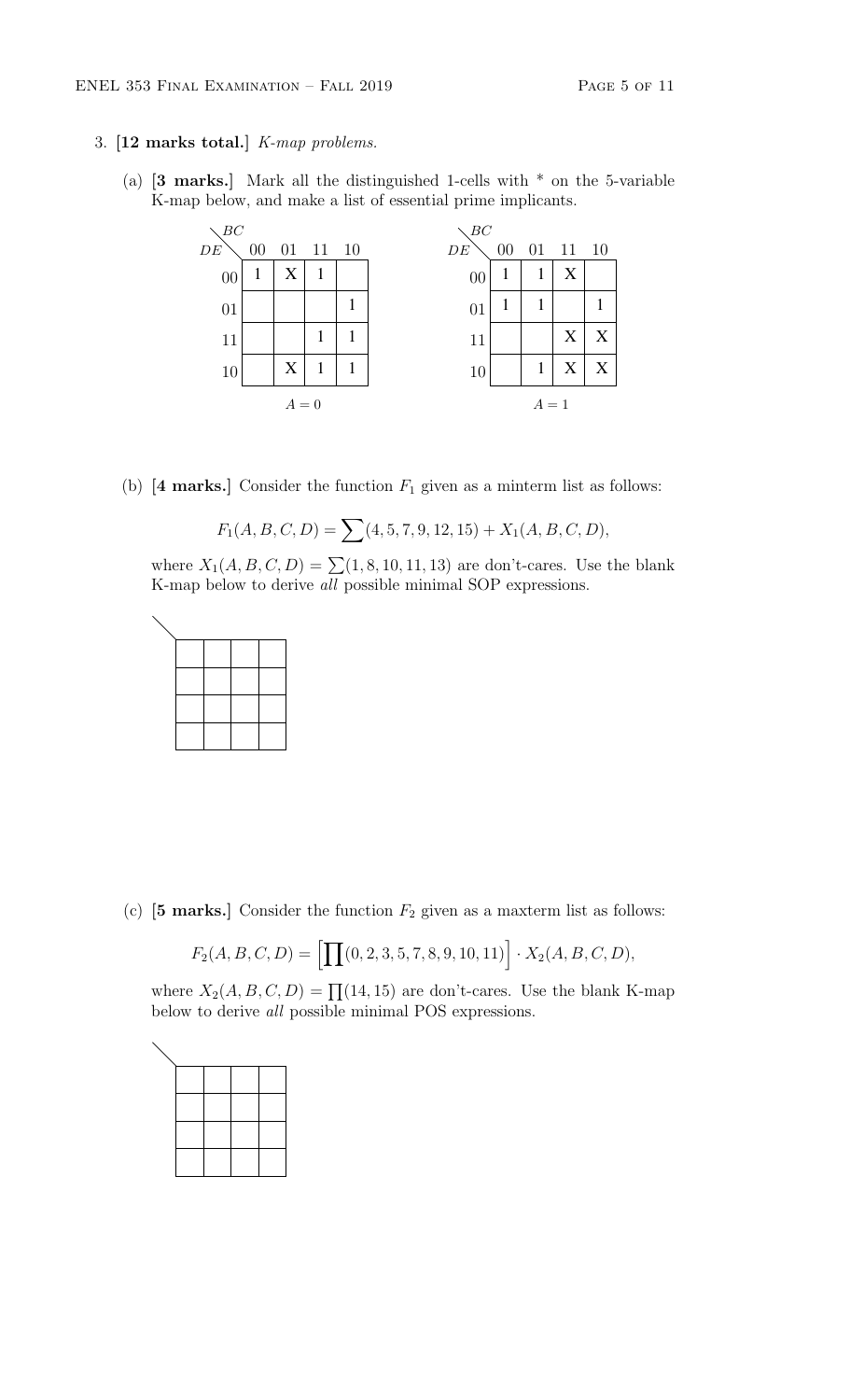- 4. [12 marks total.] Questions about multiplexers and decoders.
	- (a) [4 marks.] Below on the left is the symbol for a 2:1 multiplexer, and a 3:8 decoder is shown on the right. Using this decoder, add wires and only  $2$ -input OR gates to implement the 2:1 multiplexer.



(b) [4 marks.] Shown below at right are three 2:1 multiplexers. Add wires but no additional logic elements—to implement the function given in the truth table.



(c) [4 marks.] Shown below are two 2:4 decoders-with-enable. Add wires, one NOT gate, and two OR gates to implement the functions  $F$  and  $G$  given in the truth table.

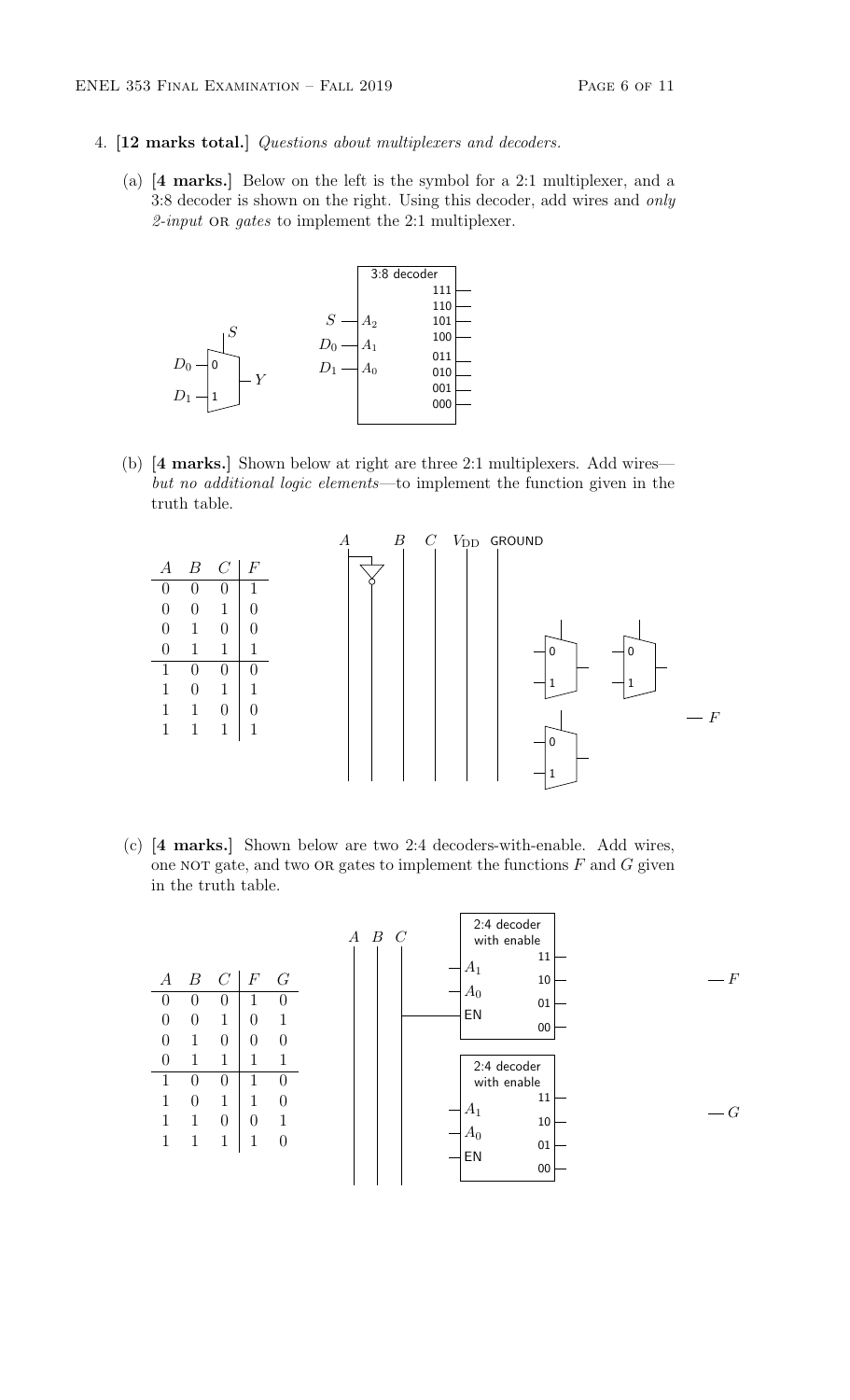#### 5. [11 marks total.] Questions about sequential logic elements.

(a) [4 marks.] The circuit below is a NAND-based SR latch. Complete the timing diagram, indicating clearly any intervals in time where it's not possible to know what the values of Q and QN are. Assume, as shown, that  $(Q, QN)$  could be either  $(0, 1)$  or  $(1, 0)$  at the start of the time interval being considered.



(b) [4 marks.] The EN (enable) input to the register in the circuit below affects all three flip-flops in the register the same way. Complete the timing diagram, assuming, as shown, that  $(Q_2, Q_1, Q_0) = (0, 1, 1)$  at the start of the time interval being considered.



(c) [3 marks.] There are four D latches in the circuit shown below. Assume, as shown, that  $(Q_3, Q_2, Q_1, Q_0) = (0, 1, 0, 0)$  at the start of the time interval being considered. Complete the timing diagram.

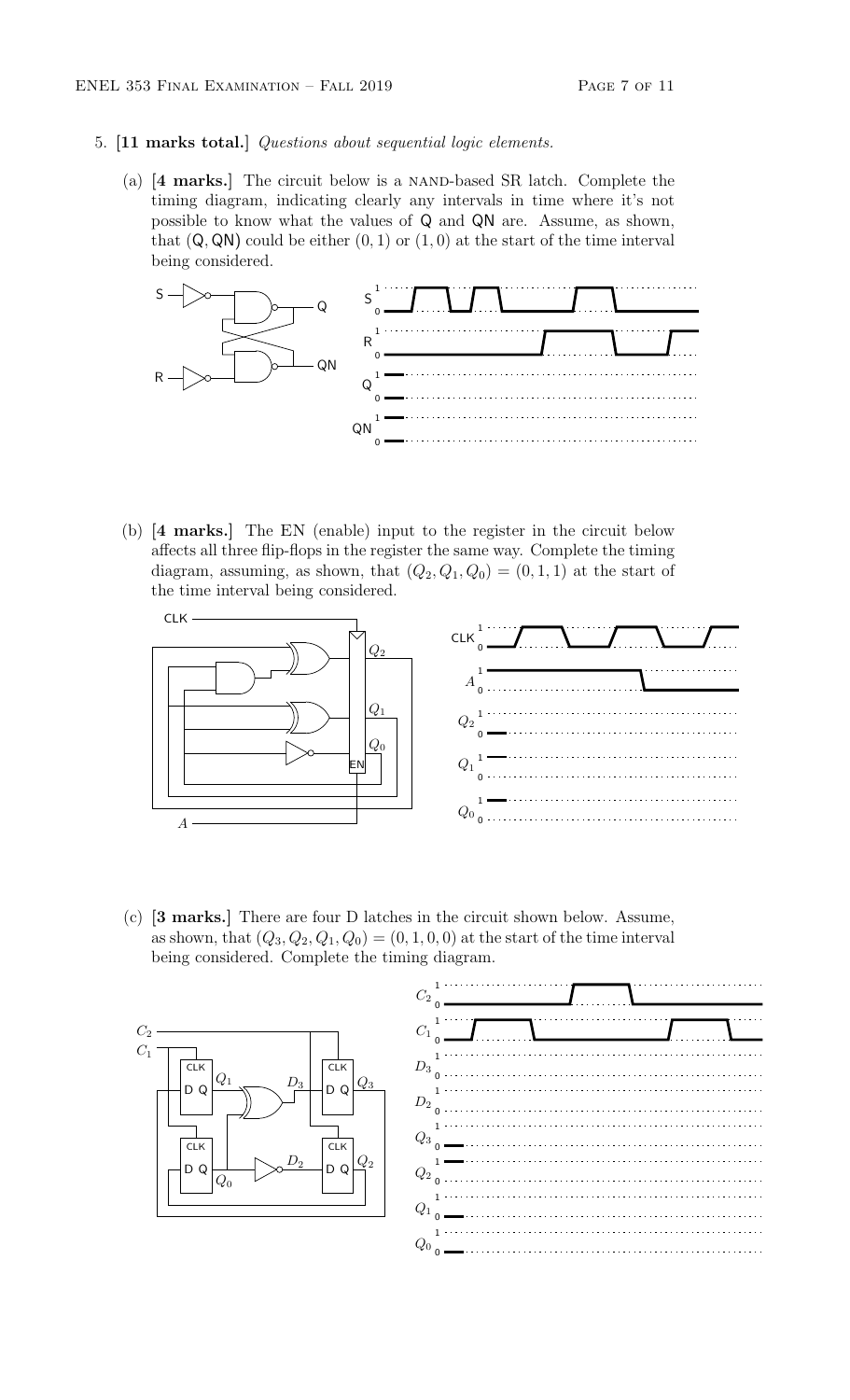- 6. [13 marks total.] Design of a finite state machine (FSM).
	- (a)  $[5 \text{ marks.}]$  A Moore-type FSM is to have a 1-bit input A and a 1-bit output  $Y$ .  $Y$  should be 1 if and only if the values of  $A$  have been either 0-0-0 on the three most recent rising edges of CLK or 1-1 on the two most recent rising edges of CLK. Complete the following state transition diagram for the FSM.



(b) [8 marks.] Using the given state encoding, find minimal SOP next-state and output equations for the FSM. Use don't-cares to help with minimization. In cases where there is more than one minimal SOP expression for a next state or an output, you only need to give one such expression.

| $_{\rm state}$ | $S_2\,$ | $S_{1}$      | $S_0$ |
|----------------|---------|--------------|-------|
| S <sub>0</sub> | 0       | 0            | 0     |
| S1             | 0       | $\mathbf{0}$ | 1     |
| S <sub>2</sub> | 0       | 1            | 0     |
| S <sub>3</sub> | 1       | 0            | 0     |
| S <sub>4</sub> | O       | 1            | 1     |
| S <sub>5</sub> | 1       | 0            | 1     |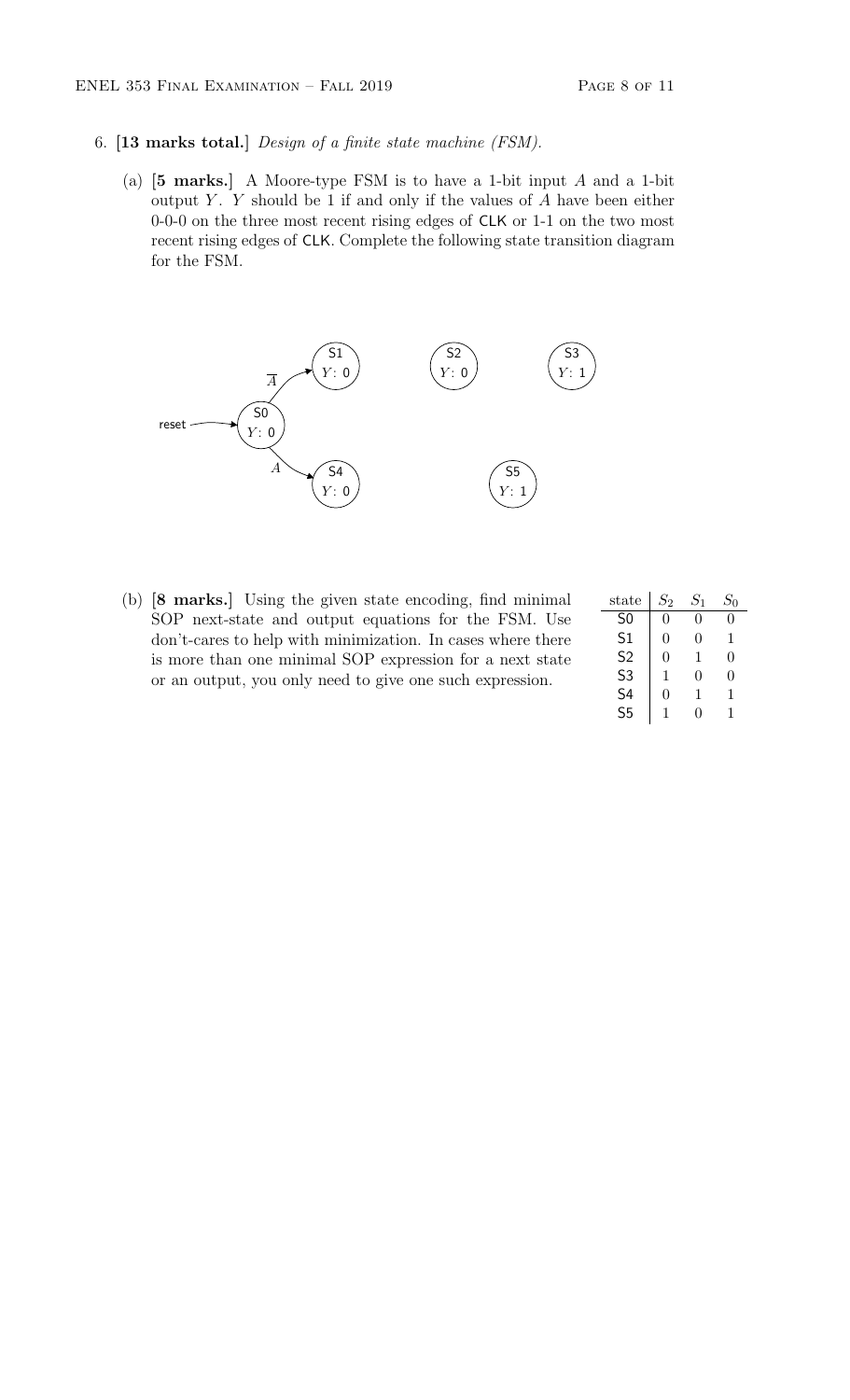7. [10 marks total.] Questions about timing.

Parts (a), (b) and (c) all concern the following synchronous circuit, which is supposed to run with a clock period of 300 ps. Timing parameters listed beside the schematic are in ps.



- (a) [3 marks.] For reliable operation of the circuit, with zero clock skew, what is the maximum allowable  $t_{\text{pd}}$  for an XOR2 gate?
- (b)  $[2 \text{ marks.}]$  Repeat part (a), assuming now that  $t_{\text{skew}}$  is 20 ps.
- (c) [2 marks.] For avoidance of hold-time violations, what is the maximum allowable  $t_{\text{skew}}$ ?
- (d) [3 marks.] Consider the following design for a D latch and some related timing parameters.



Assume that Q and D have opposite values just before a rising edge of the clock, and D does not change in a way that causes a setup- or hold-time violation. Then  $t_{\text{pcq}}$  for the latch is defined to be the longest possible delay between the clock edge to a transition on  $Q$ , and  $t_{\text{ccq}}$  is defined to be the shortest possible such delay.

Find  $t_{\text{pcq}}$  and  $t_{\text{ccq}}$  for the latch. (Hint: Consider the case where  $(D, Q)$  =  $(1,0)$  before the clock edge separately from the case where  $(D,Q) = (0,1)$ before the clock edge.)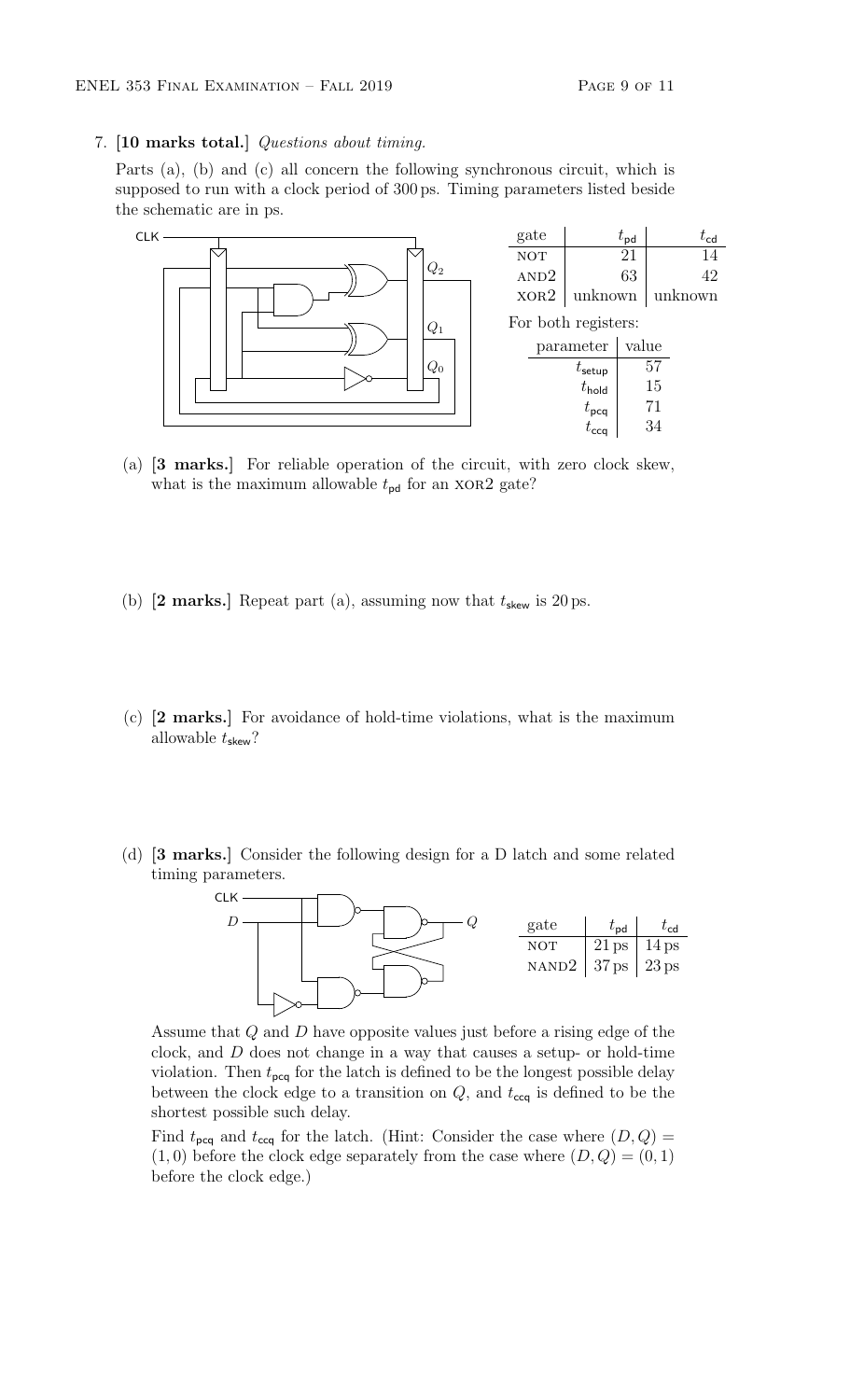#### 8. [12 marks total.] Questions about FSM analysis.

(a) [4 marks.] Below is the combined state and output table for a FSM that has a 1-bit input A, and a 1-bit output Y. The state variables are  $S_{2:0}$ . Complete the timing diagram at right using the information in this table.



(b) [8 marks.] Below is an FSM with a 1-bit input A, and a 2-bit output  $Y_{1:0}$ . Determine the combined state and output table, identify the unreachable states, and sketch the state-transition diagram. In your table, use 0's and 1's for the states and next states, not symbols like S0, S1, etc.